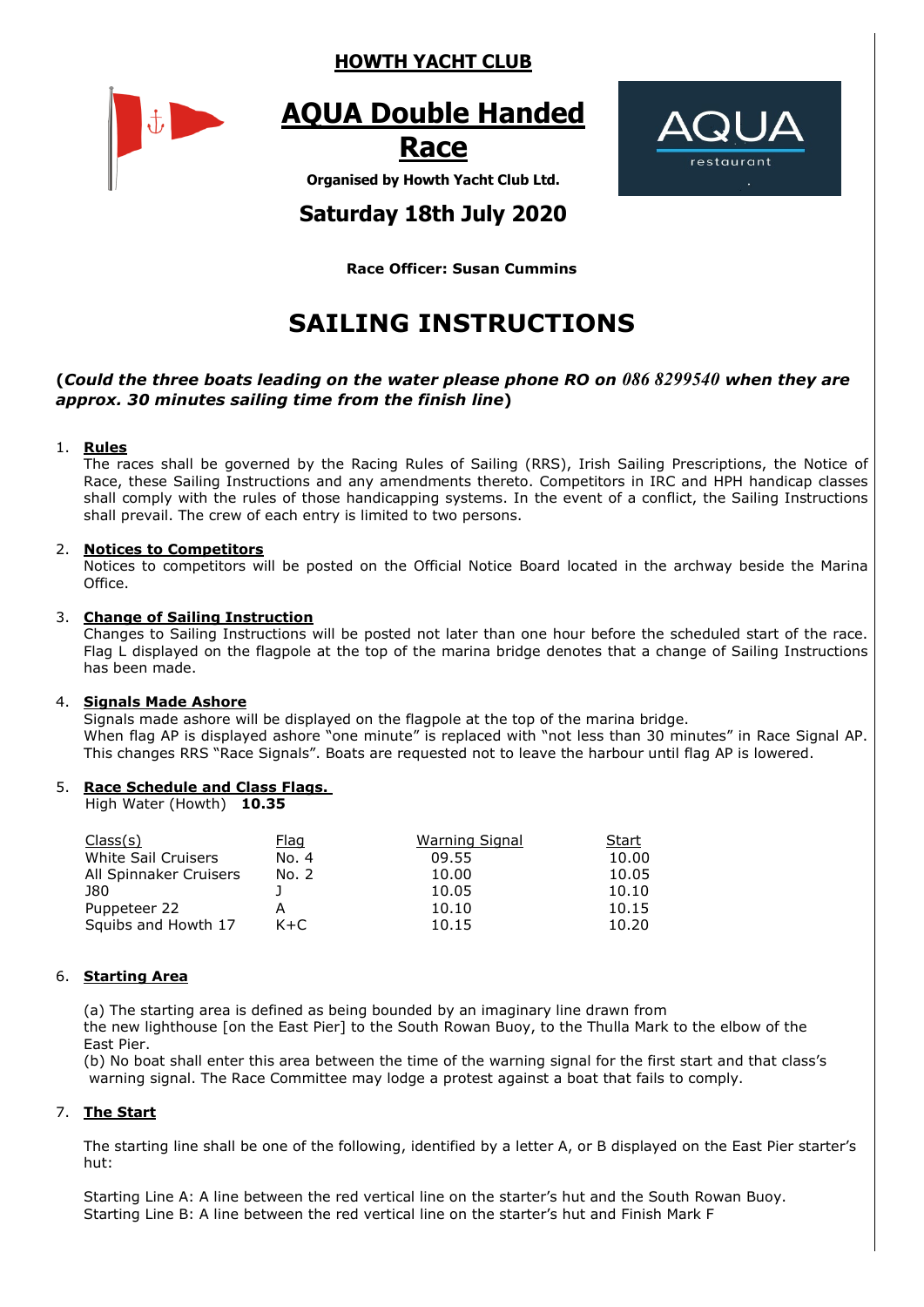#### **AQUA Double Handed Race 2020 – Sailing Instructions**

Should Mark F be missing, flag H will be displayed and boats shall pass south of the Thulla Mark

The sail numbers of boats recorded as OCS may be transmitted on VHF Ch. 69 not less than one minute after her start. Failure to do so will not be grounds for redress. Any boat starting later than 15 minutes after her Class's starting signal will be recorded as DNS without a hearing – changes RRS 63.1, A4 and A5.

#### 8. **Course Designation**

Courses will be decided on Friday 17<sup>th</sup> July 2020 and posted to [www.hyc.ie](http://www.hyc.ie/) and on HYC notice board. Each course shall be designated by numerals and displayed on boards on the East pier starter hut. The course applicable to each class will be displayed for not less than 4 minutes before its start. This changes RRS 27.1.

#### 9. **Courses**

9.1 Courses will be decided on Friday July 17, 2020 and posted to [www.hyc.ie](http://www.hyc.ie/) and on HYC notice board and advised on Channel 69 prior to the start. Courses will take in to account the forecast conditions, the class of boat and will aim to provide race duration of approximately 3 hours.

Course to be advised on VHF Channel 69 prior to start, subject to SI 9.4.

- (P) Indicates a mark to be left to port
- (S) Indicates a mark to be left to starboard
- 9.2 Where a mark is designated as being passed with a required side, nothing is stipulated about whether the mark is to be 'rounded' or 'passed'. A boat leaving the mark on the required side, in the required sequential order of marks as stated, shall be deemed to have satisfied the course requirement. This changes RRS 28.1.
- 9.3 Course instructions may be issued on Ch 69 either before or during the race and, once broadcast, will be deemed to have been received by boats.
- 9.4 Instructions issued on Ch 69 may abandon the race, shorten the course or change either (or both) the mark rounding sequence or the required side that marks are to be left on. This changes RRS 27.1, 32.1 and 33.

#### 10. **Finishing Line**

The finishing line shall be between the Finish Mark F and the red vertical line on the East Pier starter's hut.

#### 11. **Re-crossing Start/Finish Lines**

All boats shall keep clear of the starting lines until their warning signal. Boats shall not re-cross a finishing line, except to finish having completed a penalty. Boats, having started and cleared their starting line, shall not re-cross that line while a subsequent start is in progress. The Protest Committee may penalise a boat failing to comply with this sailing instruction with a score of its discretion, including DSQ.

#### 12. **Finishing Time Limit**

The Time Limit for both classes is 1600. If a boat finishes within this limit, the time limit for that class shall be extended to 20.00 hours. A boat which fails to finish within the time limit will be scored DNF. This changes RRS 35 and Appendix A4.1

#### 13. **Protests**

Protests and Requests for Redress shall be delivered to the Race Office within the Protest Time Limit. Protest forms are available from the Race Office.

The Protest Time Limit is 60 minutes from the time of finish of the last boat in each class.

**The time and place of Protest Hearings will be posted on the Official Notice Board within 15 minutes of the protest time limit.** The listing of a boat on this schedule shall constitute informing her of a hearing under RRS 63.2. Parties involved shall present themselves and their witnesses at the time and place indicated on the schedule.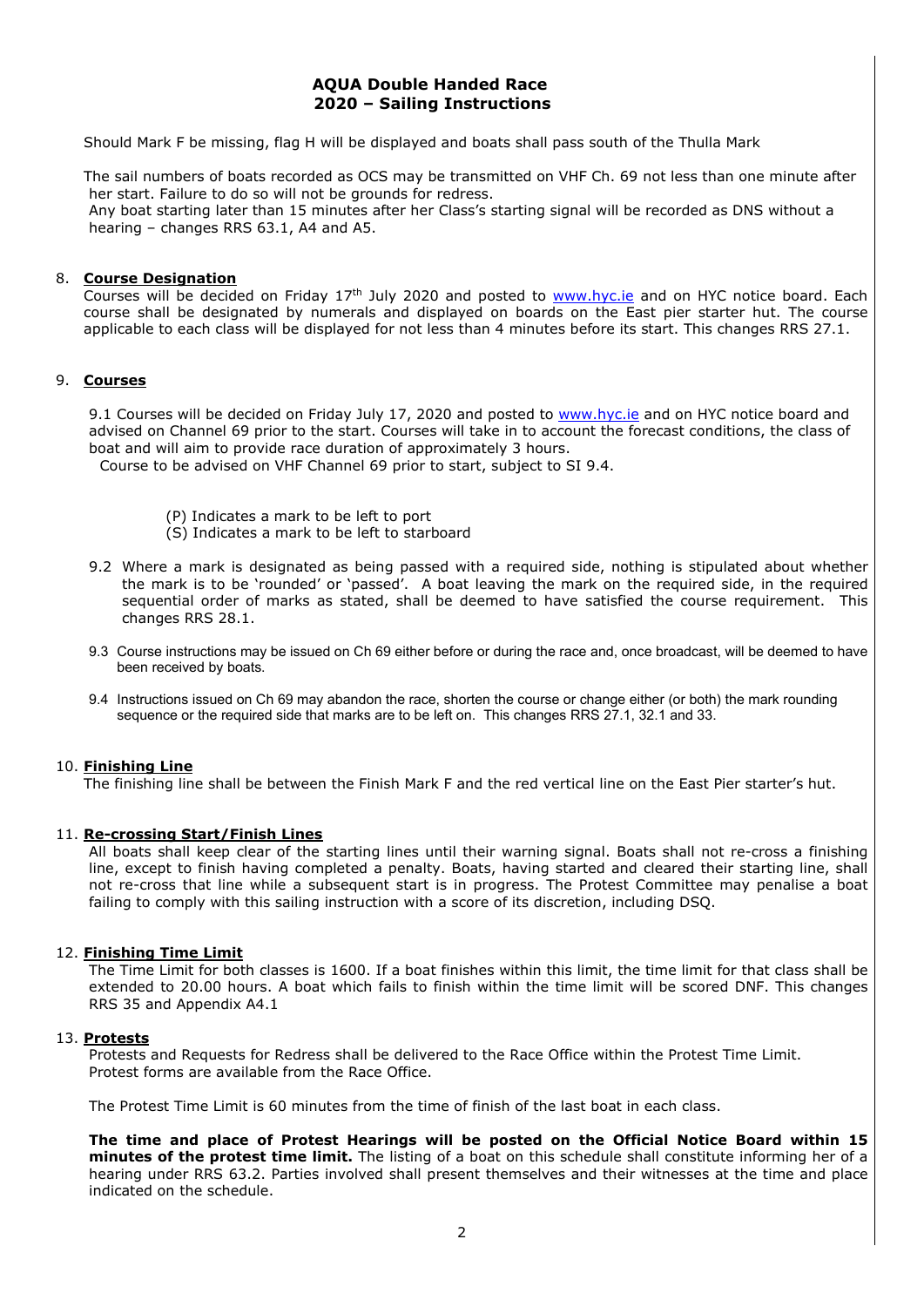#### **AQUA Double Handed Race 2020 – Sailing Instructions**

A request to reopen a hearing shall be delivered to the Protest Committee not later than 30 minutes after the party was informed of the decision. This changes RRS 66.

#### 14. **Navigation Marks and Obstructions**

The Navigation Marks in and around Howth Sound shall be left as follows –

- South Rowan Buoy: to be passed to the West and South
- Rowan Rocks Buoy: to be passed to the East and South

Any part of Ireland's Eye or Lambay or Rockabill capable of being touched while racing is designated as an obstruction to sea room.

If rounding Lambay, boats shall pass outside the Taylor Cardinal Buoy and Burren Perch and are advised to give both a wide berth.

Competitors are reminded of a trawler wreck in Howth Sound, south of Carrageen Rocks on Ireland's Eye, which is submerged at most stages of the tide.

#### 15. **Radio Communications**

Competitors are advised to keep a listening watch on VHF Channel 69 for where information relevant to racing may be broadcast. Should this information be broadcast, it shall not constitute outside assistance and shall not be the subject of any protest. Failure to broadcast this information shall not be the basis for any claim for redress.

**Competitors who retire from the race shall inform the Race Committee promptly on VHF Channel 69 or by mobile phone if outside VHF range. (The phone number is shown at the top of these Sailing Instructions and will be posted on the official notice board not less than 60 minutes before the first warning signal). If acknowledgement is not received competitors should inform the Race Office/Marina Office on coming ashore.**

#### 16. **Prize Giving**

The approximate time of prize giving will as soon as possible after the last boat finishes. For the spinnaker class, prizes will be awarded for results of entries with an IRC above 0.940 and below 0.940.

#### 17. **Safety**

Competitors participate entirely at their own risk; see Fundamental Rule 4, Decision to Race and the ISA Safety Booklet. Open boat entrants are referred to relevant class regulations. The wearing of suitable personal flotation devices by crews of all boats is **mandatory** at all times between the boat leaving its berth to race and returning to that berth, apart from brief periods while clothing is being changed.

Any type of self-steering apparatus may be used during this event, but competitors must maintain a watch on deck at all times.

The responsibility for the safety of competing boats and their crews lies solely with the said competitors. Howth Yacht Club Ltd. and/or the Organising Committee will not accept any liability for material damage, personal injury or death sustained in conjunction with, prior to, during or after racing.

#### 18. **Insurance**

Each participating boat shall be insured with adequate, valid, third party liability insurance.

### **EMERGENCY PROCEDURES AFLOAT**

If an incident occurs during the race the following procedure should be followed:

Go to VHF Channel 16 and broadcast the following (three times):

- 1) MAYDAY if the boat is in distress
- 2) PAN PAN if the boat requires outside assistance
- 3) PAN PAN MEDICO if medical assistance is required

In every case state:

- 1. The nature of the incident/ injury
- 2. The name and position of the boat

Other issues can be reported to the Race Officer, through VHF Channel 69 or by mobile phone and advise the location and nature of the problem and, if possible, to HYC Marina Office on channel 37.